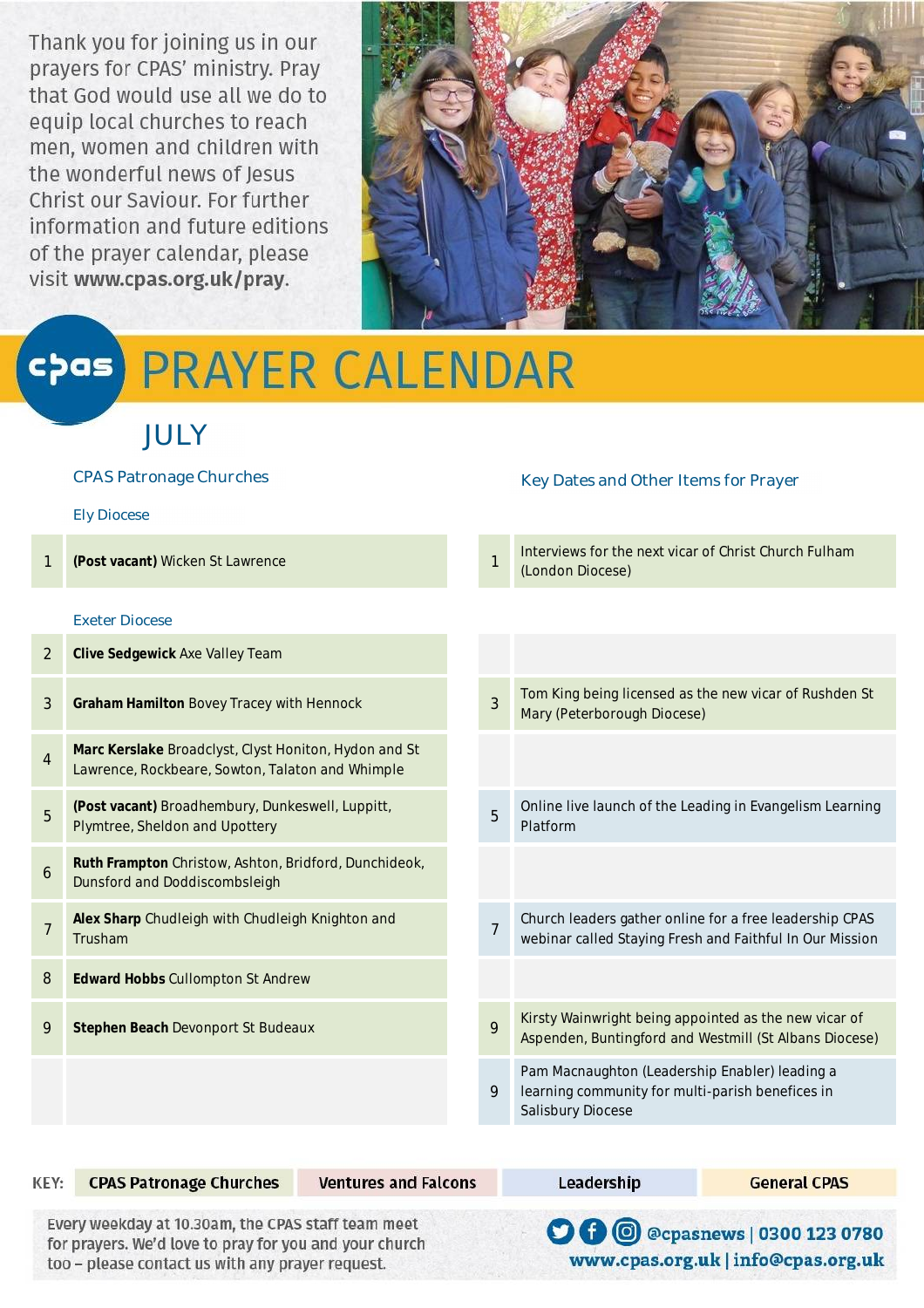# **PRAYER CALENDAR**  $cpas$

# JULY

#### Exeter Diocese

í

| 10 | (Post vacant) Edgemoor Group Team Ministry                                     |
|----|--------------------------------------------------------------------------------|
| 11 | James Croucher Elburton St Matthew                                             |
| 12 | Karl Freeman Emmanuel Plymouth St Paul Efford and St<br>Augustine              |
| 13 | Stephanie Gordon-Jeffs Exe Valley Team of Churches                             |
| 14 | Simon Austen Exeter St Leonards with Holy Trinity                              |
| 15 | (Post vacant) Fremington Instow and Westeleigh                                 |
| 16 | (Post vacant) Georgeham with Croyde Bay                                        |
| 17 | Stephen Painting Heanton Punchardon, Marwood and<br><b>West Down</b>           |
| 18 | Mark Ruoff Ilfracombe St Philip and St James, Combe<br>Martin and Berrynarbour |
| 19 | Tony Rockey Little Dart Team                                                   |
|    |                                                                                |
| 20 | Matthew Rowland Modbury, Bigbury, Ringmore Kingston<br>and Averton Gifford     |
| 21 | (Post vacant) North Creedy Team                                                |
| 22 | Stephen Cook Northmoor (Okehampton) Team Ministry                              |
| 23 | John Pout Paignton Christ Church and Preston St Paul                           |
| 24 | Lawrence Braschi Pennycross St Pancras                                         |
|    |                                                                                |
| 25 | Oliver Ryder Plymouth Charles with St Matthias                                 |

### CPAS Patronage Churches **Key Dates and Other Items for Prayer** Key Dates and Other Items for Prayer

| 10 | Graham Archer (Acting General Director) preaching at St<br><b>James Muswell Hill</b>                   |
|----|--------------------------------------------------------------------------------------------------------|
|    |                                                                                                        |
| 12 | Participants of the Hereford Leadership Course meeting<br>with Charles Burgess for their final session |
|    |                                                                                                        |
| 14 | Patronage trustees meeting today with the CPAS trustees                                                |
|    |                                                                                                        |
|    |                                                                                                        |
|    |                                                                                                        |
|    |                                                                                                        |
| 19 | Interviews for the next vicar of Highley (Hereford Diocese)                                            |
| 19 | Growing a Faith-Sharing Culture webinar for Chester<br>Diocese led by Mat Ineson (Leadership Enabler)  |
|    |                                                                                                        |
|    |                                                                                                        |
|    |                                                                                                        |
|    | BIBT<br>23 July - 28 August<br><b>See Ventures and Falcons</b><br>summer holiday prayer list           |
|    |                                                                                                        |
|    |                                                                                                        |

KEY: **CPAS Patronage Churches Ventures and Falcons** Leadership **General CPAS** Every weekday at 10.30am, the CPAS staff team meet **O 0** @cpasnews | 0300 123 0780 for prayers. We'd love to pray for you and your church www.cpas.org.uk | info@cpas.org.uk too - please contact us with any prayer request.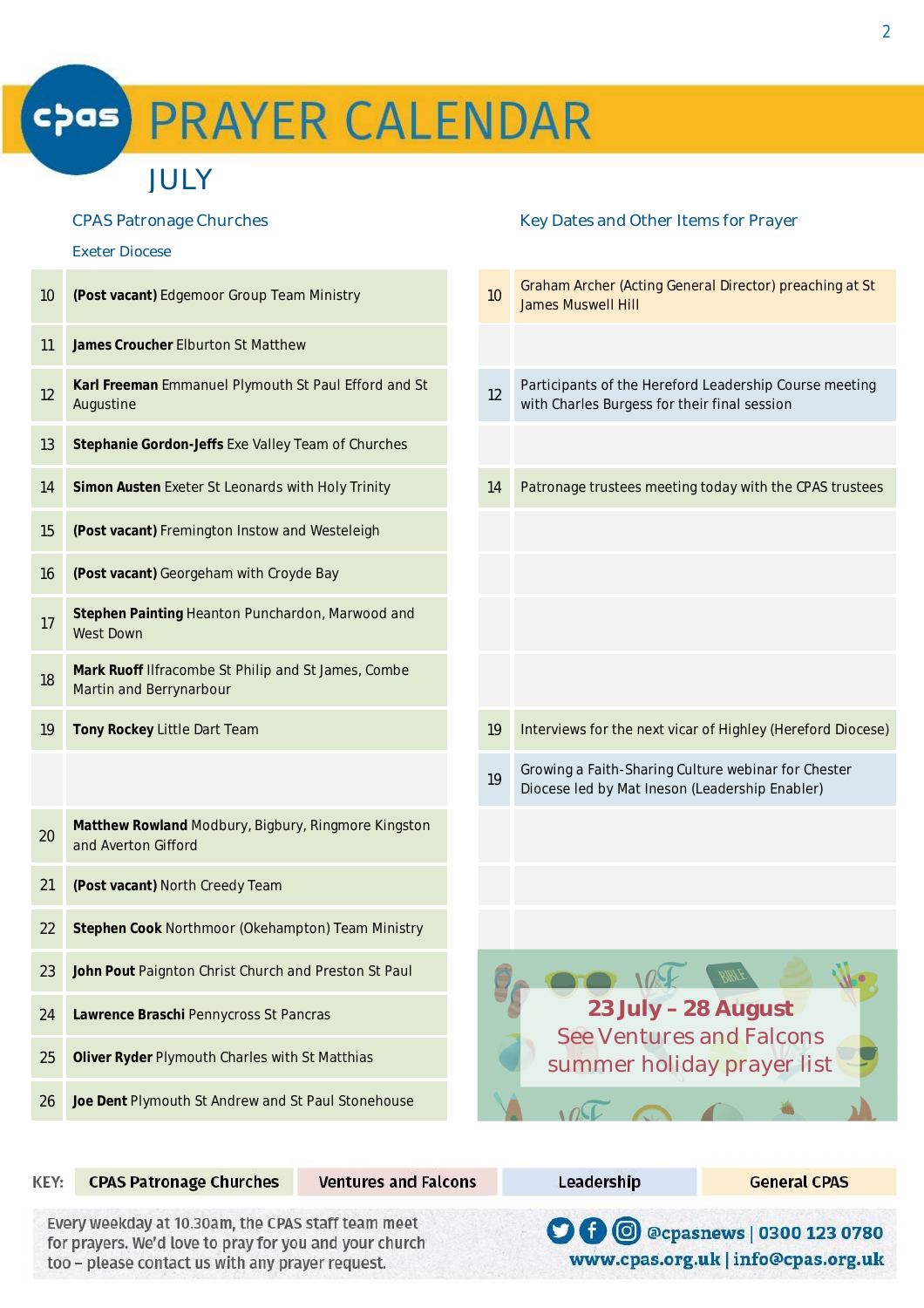# **chas PRAYER CALENDAR**

# JULY

#### Exeter Diocese

- 27 **Timothy Smith** Plymouth St Jude 28 **David Caporn** Sid Valley Team
- <sup>29</sup> **Daniel Hartley** Thurlestone, South Milton, Churchstow, Woodleigh and Loddiswell
- 30 **Andy Humm** Tiverton St George and St Paul
- 31 **(Post Vacant)** Tiverton St Peter with Chevithorne

# **AUGUST**

### Exeter Diocese

- 1 **Samuel Leach** Torquay St Mary Magdalene, Upton
- 2 **John Beckett** Torquay St Matthias, St Mark and Holy Trinity
- 3 **(Post Vacant)** Torquay, Torbay Hospital Chaplaincy
- 4 **Gary Owen** Two Rivers Team
- 5 **Paul Seaton-Burn** Whiddon Team
- 6 **Simon Talbot** Willand, Uffculme, Kentisbears and Blackborough

### Glasgow and Galloway Diocese

7 **Martin Ayers** Glasgow St Silas

### Gloucester Diocese

8 **Rod Paterson** Cheltenham St Mark

## CPAS Patronage Churches **Key Dates and Other Items for Prayer** Key Dates and Other Items for Prayer



# CPAS Patronage Churches Key Dates and Other Items for Prayer



| KEY: | <b>CPAS Patronage Churches</b>                                                                                                                                   | <b>Ventures and Falcons</b> | Leadership | <b>General CPAS</b>                                                                  |
|------|------------------------------------------------------------------------------------------------------------------------------------------------------------------|-----------------------------|------------|--------------------------------------------------------------------------------------|
|      | Every weekday at 10.30am, the CPAS staff team meet<br>for prayers. We'd love to pray for you and your church<br>too - please contact us with any prayer request. |                             |            | <b>O 0</b> @ @ @ @ @ acpasnews   0300 123 0780<br>www.cpas.org.uk   info@cpas.org.uk |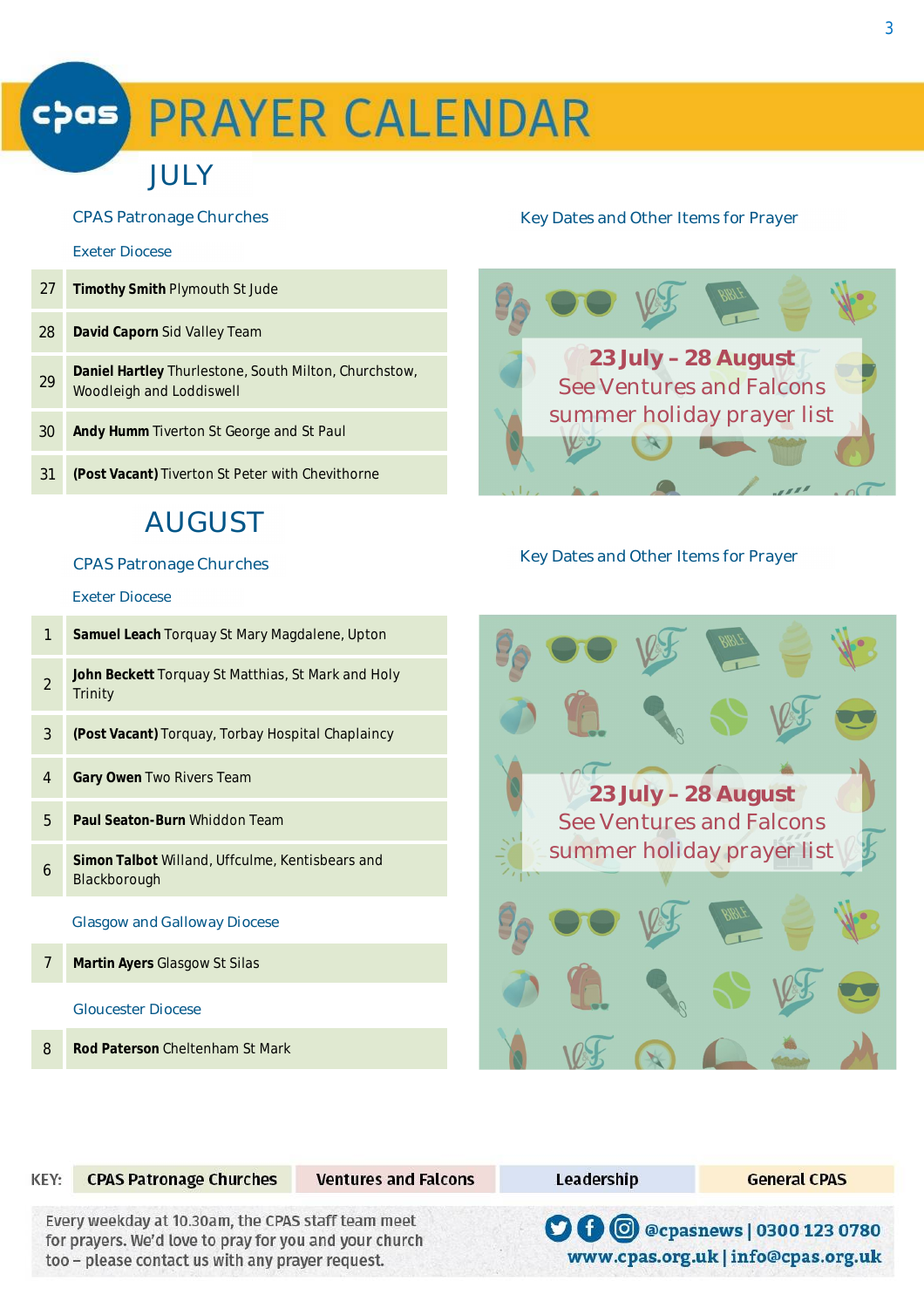# **PRAYER CALENDAR** cþas)

# AUGUST

#### Gloucester Diocese

| 9  | Mike Barnsley Cinderford St Stephen, St John and<br>Littledean                                      |
|----|-----------------------------------------------------------------------------------------------------|
| 10 | <b>Sue Phillipson-Masters</b> Cromhall with Tortworth and<br>Tytherington, Falfield and Rockhampton |
|    | <b>Colin Randall</b> Sevenhampton with Charlton Abbots,                                             |

11 Hawling and Whittington, Dowdeswell and Andoversford with The Shiptons, Cold Salperton and Withington

- 12 **(Post Vacant)** The Sodbury Vale Benefice
- 13 **Craig Bishop** Vale and Cotswold Edge

### Guildford Diocese

| 14 | Kia Pakenham Abinger (St James) and Coldharbour and<br>Wotton and Holmbury St Mary |  |
|----|------------------------------------------------------------------------------------|--|
| 15 | <b>George Newton Aldershot Holy Trinity</b>                                        |  |
| 16 | <b>Simon Taylor Busbridge and Hambledon</b>                                        |  |
| 17 | <b>Patrick Bateman Claygate Holy Trinity</b>                                       |  |
| 18 | <b>Alex Cacouris Dorking St Paul</b>                                               |  |
| 19 | Libby Etherington Farnborough St Peter                                             |  |
| 20 | <b>Russ Smart Farnborough The Good Shepherd</b>                                    |  |
| 21 | <b>Neil Hopkins Knaphill and Brookwood</b>                                         |  |
|    | <b>Hereford Diocese</b>                                                            |  |

- 22 **(Post vacant)** Black Mountains Group
- 23 **Simon Dawdell** Bridgnorth and Morville Team

### CPAS Patronage Churches The Control of the Key Dates and Other Items for Prayer



| KEY: | <b>CPAS Patronage Churches</b>                                                                                                                                   | <b>Ventures and Falcons</b> | Leadership | <b>General CPAS</b>                                                               |
|------|------------------------------------------------------------------------------------------------------------------------------------------------------------------|-----------------------------|------------|-----------------------------------------------------------------------------------|
|      | Every weekday at 10.30am, the CPAS staff team meet<br>for prayers. We'd love to pray for you and your church<br>too - please contact us with any prayer request. |                             |            | <b>O 0</b> @ @ @ @ @ asnews   0300 123 0780<br>www.cpas.org.uk   info@cpas.org.uk |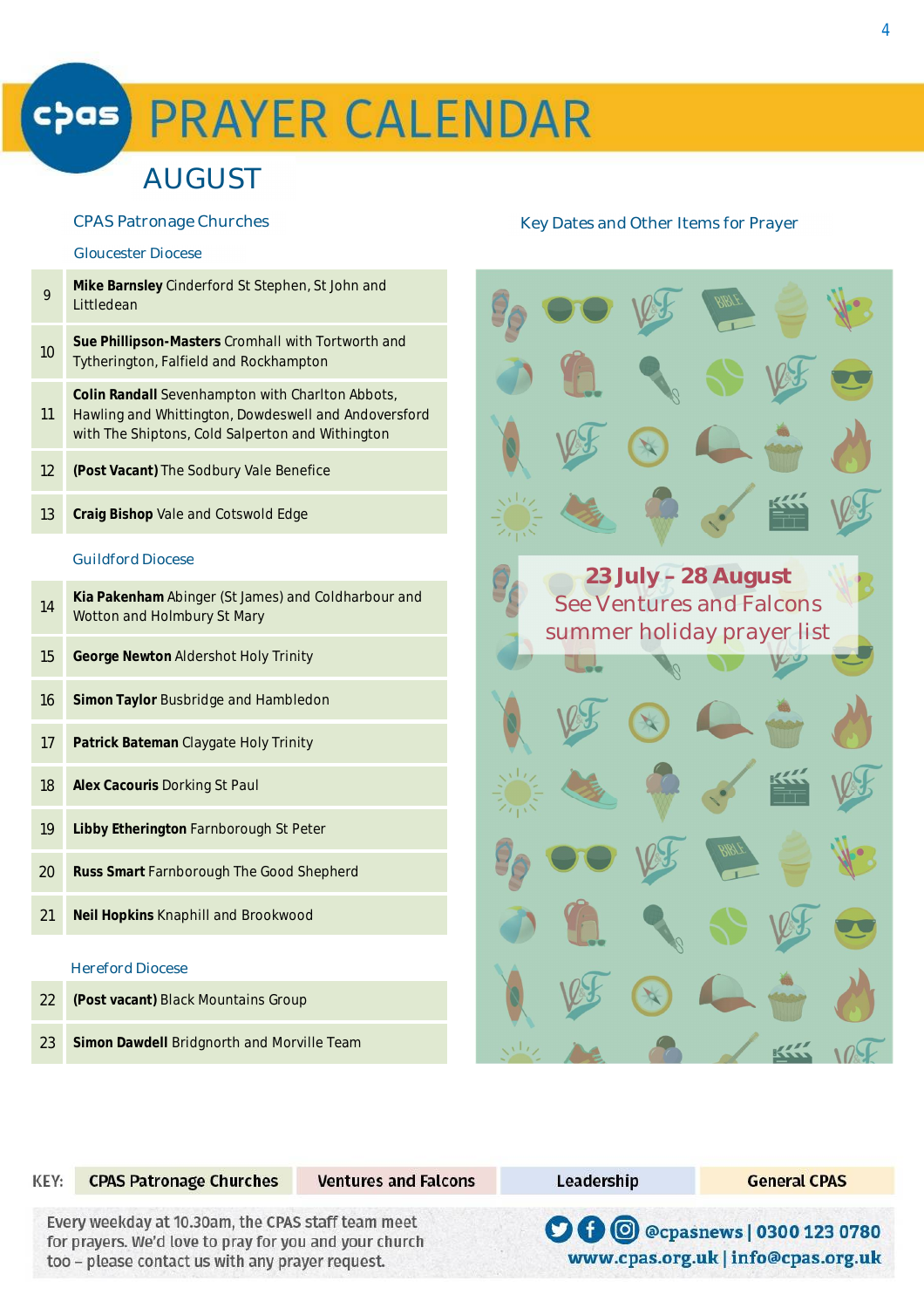# **chas PRAYER CALENDAR**

# **AUGUST**

### Hereford Diocese

| 24 | Luci Morriss Cusop with Blakemere, Bredwardine with<br>Brobury, Clifford, Dorstone, Hardwicke, Moccas and<br>Preston-on-Wye                     |
|----|-------------------------------------------------------------------------------------------------------------------------------------------------|
| 25 | Marcus Small Eardisley (St Mary Magdalene) with<br>Bollingham, Willersley, Brilley, Michaelchurch, Witney,<br>Winforton, Almeley and Kinnersley |
| 26 | Steven Baggs Frome Valley Group of Parishes                                                                                                     |
| 27 | Graham Phillips Great Hanwood and Longden and<br>Annscroft with Pulverbatch                                                                     |
| 28 | (Post vacant) Highley with Billingsley, Glazeley and<br>Deuxhill and Chelmarsh                                                                  |
| 29 | Ben Griffith Kington (St Mary) with Huntington, Old<br>Radnor, Kinnerton and Titley                                                             |
| 30 | <b>Alan Walden</b> Madeley St Michael                                                                                                           |
| 31 | Anna Branston Pembridge (St Mary the Virgin) with Moor<br>Court, Shobdon, Staunton-on-Arrow, Byton and Lyonshall                                |
|    |                                                                                                                                                 |

# CPAS Patronage Churches **Key Dates and Other Items for Prayer** Key Dates and Other Items for Prayer



# **SEPTEMBER**

### Hereford Diocese

- 1 **Stephen Johnson** Stretton Parish 1
- 2 **(Post vacant)** St Weonard's with Orcop, Garway, Tretire, Michaelchurch, Pencoyd, Welsh Newton and Llanrothal, Hentland with Hoarwithy
- 3 **Dawn Taffinder** Sutton Hill and Woodside

## CPAS Patronage Churches **Key Dates and Other Items for Prayer** Key Dates and Other Items for Prayer

Leadership

Young people who attended Venture and Falcon holidays as they go back to school this week

|  |  | <b>CPAS Patronage Church</b> |
|--|--|------------------------------|

es

**Ventures and Falcons** 

Every weekday at 10.30am, the CPAS staff team meet for prayers. We'd love to pray for you and your church too - please contact us with any prayer request.

**O 0** @cpasnews | 0300 123 0780

**General CPAS** 

www.cpas.org.uk | info@cpas.org.uk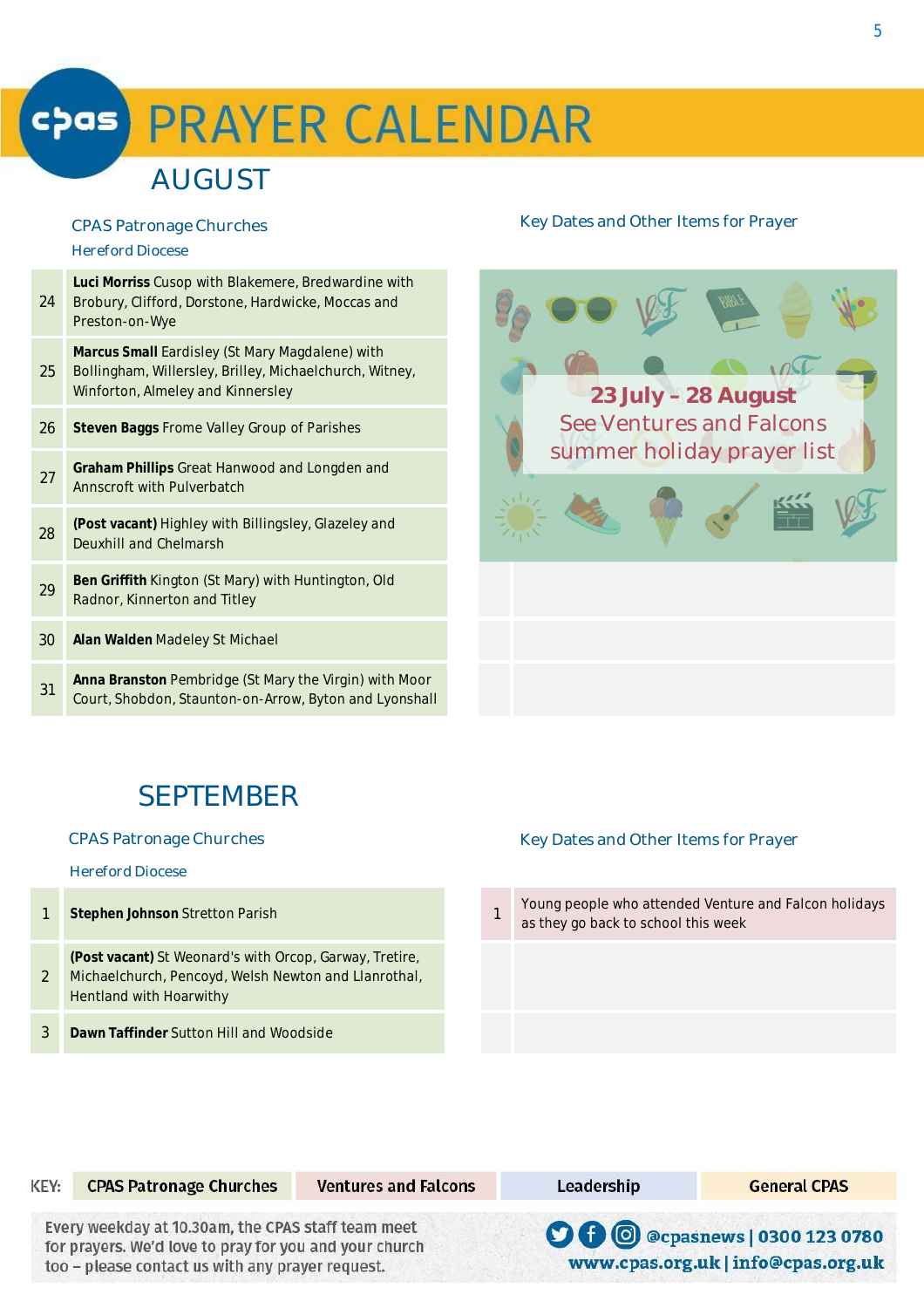# cpas PRAYER CALENDAR

# SEPTEMBER

Wiske with Hutton Bonville and Appleton Wiske)

4

5

6

# **James Hinton** Bankfoot St Matthew and Bowling St Stephen <sup>4</sup> Graham Archer (Acting General Director) sharing the CPAS vision and preaching at Holy Trinity Warrington **Amos Kasibante** Burmantofts St Agnes and St Cyprian Harehills Leeds **Julie Clarkson** Giggleswick and Rathmell with wine clarified in the mathematic wine of the control of the control of the control of the control of the control of the control of the control of the control of the control of the control of the control of the control of t The CPAS Leadership Team meet together off site (6-8 September) for vision and strategy 7 **Chris Chorlton** Girlington Heaton and Manningham 8 **Jen Middleton** Halifax All Saints 9 **Hilary Barber** Halifax with Siddal 10 **John Smith** Harrogate Pannal with Beckwithshaw 10 Church leaders from Coventry Diocese meet today for the Leading Evangelism Learning Hub session 7 11 **Michael Resch** Harrogate St Mark 12 **Alan Garrow** Harrogate St Peter 13 **Ian Jones** Kirkheaton St John the Baptist **14 David Macha** Linton, Burnsall and Rylstone 14 **14** Incumbents from multi-parish benefices in the Diocese of Salisbury gather for an online learning event 14 Mat Ineson (Leadership Enabler) leading a session for Hammersmith and Fulham clergy entitled Prioritising 15 **Hannah Smith** Sandal Magna St Helen and St Paul 15 James Lawrence (Leadership Principal) teaching at Derby Diocese on developing resilience (14-15 September) 15 Patronage trustees meeting today <sup>16</sup> **David Bartlett** The Wiske (Birkby, the Cowtons, Danby CPAS Patronage Churches **Key Dates and Other Items for Prayer** Key Dates and Other Items for Prayer Leeds Diocese

17 **Philip Arnold** Upper Armley Christ Church 17 Leading Evangelism Learning Hubs meeting online and in Nottingham led by Matt Hogg and Mat Ineson

| KEY: | <b>CPAS Patronage Churches</b>                                                                                                                                   | <b>Ventures and Falcons</b> | Leadership | <b>General CPAS</b>                                                           |
|------|------------------------------------------------------------------------------------------------------------------------------------------------------------------|-----------------------------|------------|-------------------------------------------------------------------------------|
|      | Every weekday at 10.30am, the CPAS staff team meet<br>for prayers. We'd love to pray for you and your church<br>too - please contact us with any prayer request. |                             |            | <b>O 0</b> @ @ cpasnews   0300 123 0780<br>www.cpas.org.uk   info@cpas.org.uk |